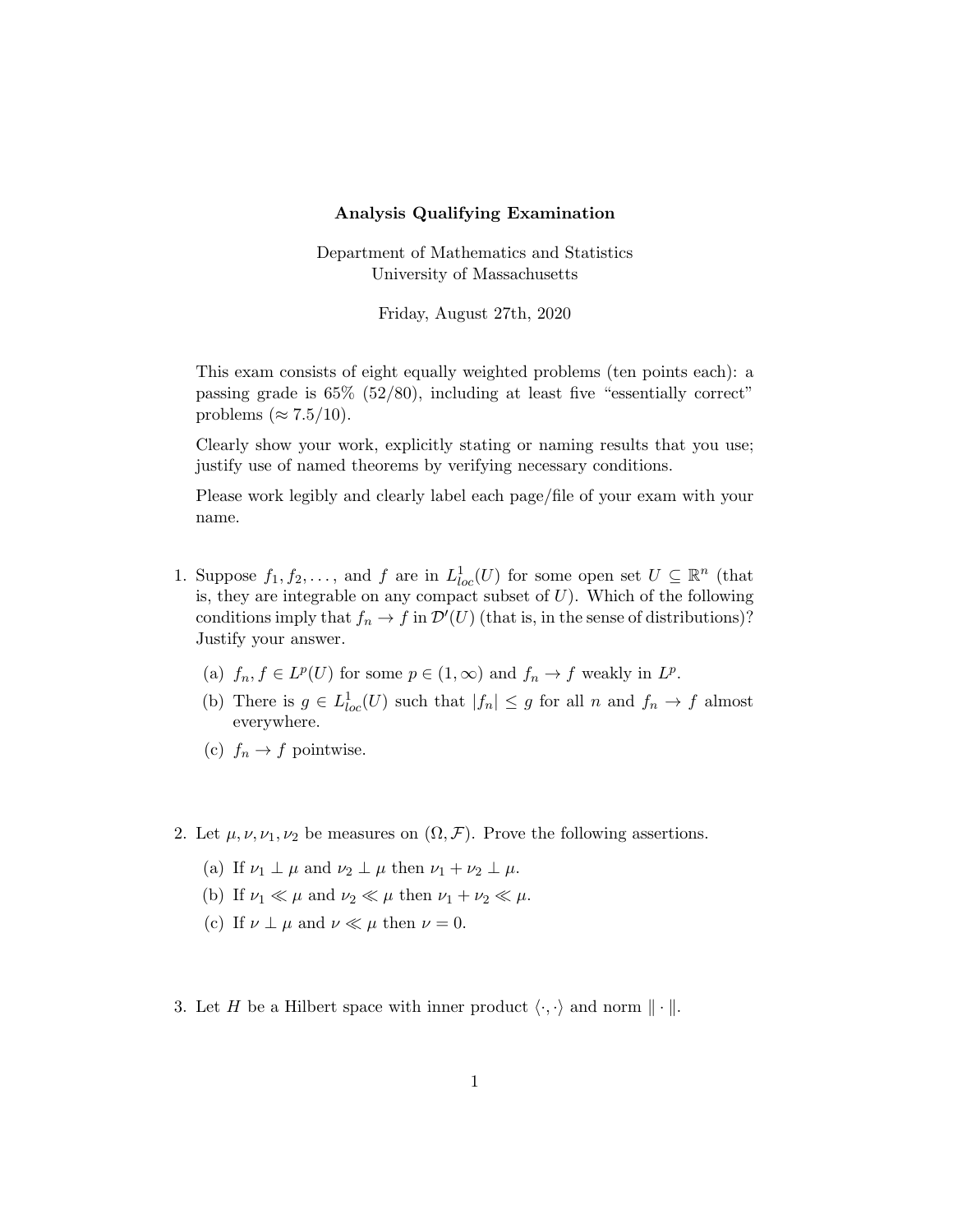- (a) Suppose  $(x_n)_{n=1}^{\infty}$  is a sequence of pairwise orthogonal vectors. Prove that the following are equivalent:
	- i.  $\sum_{n=1}^{\infty} x_n$  converges in the norm topology of H.

ii. 
$$
\sum_{n=1}^{\infty} \|x_n\|^2 < \infty
$$
.

- iii.  $\sum_{n=1}^{\infty} \langle x_n, y \rangle$  converges for every  $y \in H$ .
- (b) Suppose now that we do not assume  $(x_n)_{n=1}^{\infty}$  to be pairwise orthogonal. Are i. and iii. above equivalent? Prove or give a counter-example.
- 4. Suppose  $f \in C_c(0,\infty)$  with  $f \geq 0$ , and let

$$
F(x) = \frac{1}{x} \int_0^x f(y) dy, \qquad x \in (0, \infty).
$$

(a) For any  $p \in (1,\infty)$ , prove that  $F \in L^p(0,\infty)$  and that in fact

$$
||F||_{L^p(0,\infty)} \leq \frac{p}{p-1}||f||_{L^p(0,\infty)}.
$$

[Hint: Write  $F^p(x) = F^p(x) \frac{d}{dx} x$ , integrate by parts, and note that  $xF' = f - F$ . Use Hölder's inequality.]

- (b) If  $f \neq 0$ , prove that  $F \notin L^1(0, \infty)$ .
- 5. Let H be a Hilbert space. A linear map  $P: \mathcal{H} \to \mathcal{H}$  is called an *idempotent* if  $P^2 = P$ , and a self-adjoint idempotent is called a *projection*. Denote the range and kernel (or nullspace) of P by  $R$  and  $\mathcal{N}$ , respectively.
	- (a) Show that P is an idempotent or projection if and only if  $I P$  is too;
	- (b) Fully characterize the eigenvalues and eigenspaces of an idempotent P in terms of  $R$  and  $\mathcal{N}$ ;
	- (c) Show that an idempotent P is a projection if and only if  $\mathcal{R} \perp \mathcal{N}$ .
- 6. Show that if f is uniformly continuous and integrable on all of  $\mathbb{R}^d$ , then  $f(x) \to 0$  as  $|x| \to \infty$ . On the other hand, find an example of a continuous integrable  $f \geq 0$  such that  $\limsup_{|x| \to \infty} f(x) = \infty$ , so uniform continuity is *necessary* to conclude  $f(x) \to 0$  as  $|x| \to \infty$ .